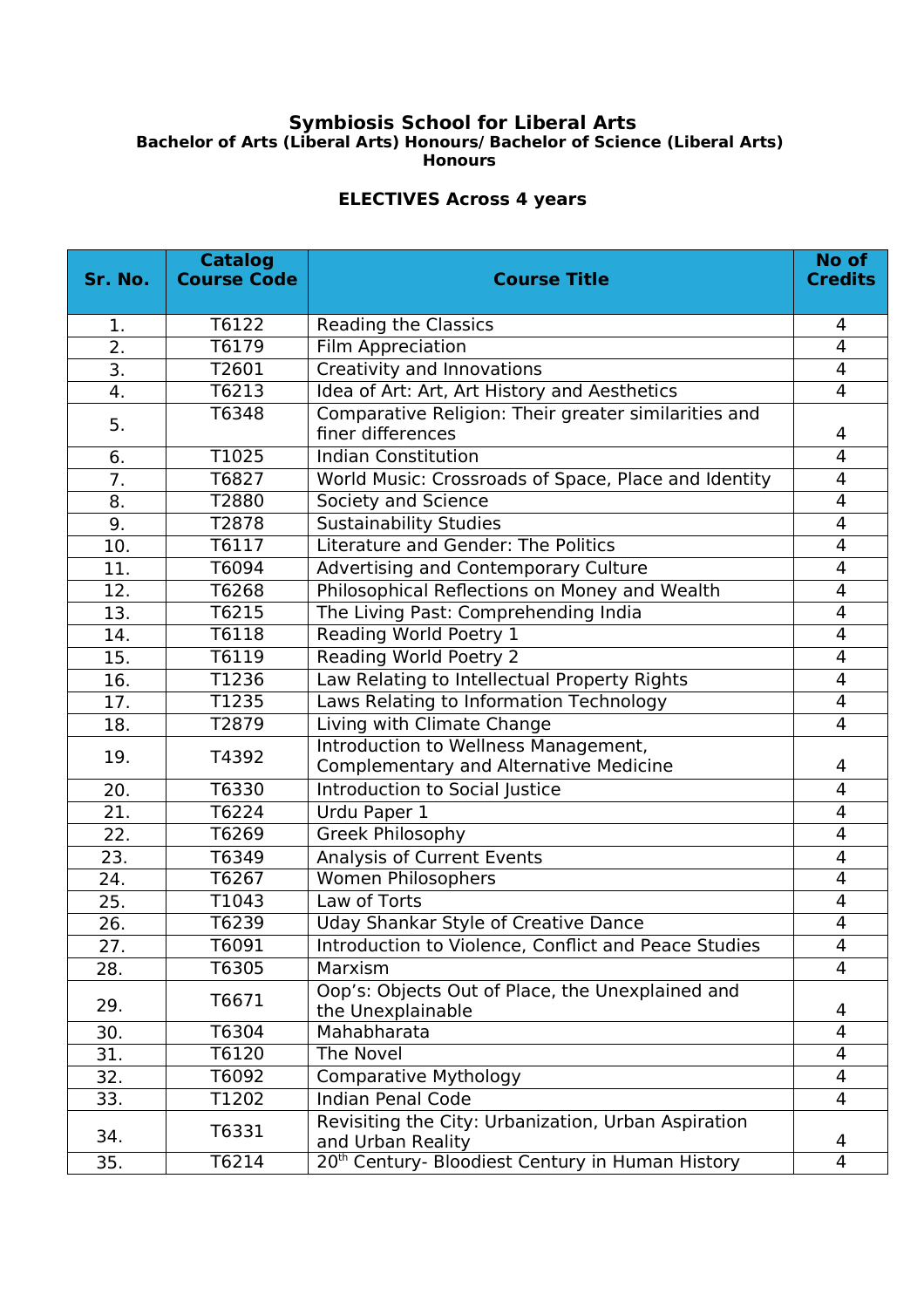| 36. | T6121 | <b>Haiku Poetry</b>                                                                 | 4                        |
|-----|-------|-------------------------------------------------------------------------------------|--------------------------|
| 37. | T6254 | <b>Introduction to Theatre Making</b>                                               | $\overline{4}$           |
| 38. | T6209 | Roots of India: Ancient Indian History and Culture<br>(Pre- history to 1200 AD)     | 4                        |
| 39. | T6210 | India and Growth of Islam in Medieval Era (1200<br>AD - 1700AD)                     | 4                        |
| 40. | T6368 | Verily Food is Life: The Story of India through it's Food                           | $\overline{4}$           |
| 41. | T6361 | Modern Drama from around the World                                                  | $\overline{4}$           |
| 42. | T6350 | Soundscapes of Pune City                                                            | 4                        |
| 43. | T6358 | <b>Culture in Making</b>                                                            | $\overline{4}$           |
| 44. | T6404 | Dance/Movement Therapy                                                              | $\overline{4}$           |
| 45. | T6405 | The Poetic Body, Absurd and the Surreal                                             | $\overline{4}$           |
| 46. | T6406 | Art, Philosophy and Society                                                         | 4                        |
| 47. | T6407 | Scientific Inquiry and Learning Science                                             | 4                        |
| 48. | T6408 | <b>Buddhist Philosophy: The Indian Tradition</b>                                    | $\overline{4}$           |
| 49. | T6264 | Phenomenology and Existentialism                                                    | 4                        |
| 50. | T6410 | Introduction to Social Sculpture and the Field of<br>Freedom                        | $\overline{4}$           |
| 51. | T6411 | <b>Evolutionary Psychology</b>                                                      | 4                        |
| 52. | T6371 | Cinema, Masculinity and Culture                                                     | $\overline{4}$           |
| 53. | T3317 | Programming Concepts and C Language                                                 | $\overline{4}$           |
| 54. | T6373 | The Literature of Fantasy and Science Fiction                                       | 4                        |
| 55. | T6374 | <b>Imagery in Creative Writing</b>                                                  | $\overline{\mathcal{A}}$ |
| 56. | T2713 | Innovation Management and New Product<br>Development                                | $\overline{4}$           |
| 57. | T4403 | Health and Wellness Management                                                      | 4                        |
| 58. | T6444 | Adaptation: Cinema and Literature                                                   | $\overline{4}$           |
| 59. | T6442 | <b>Foundational Course in Economics</b>                                             | 4                        |
| 60. | T6443 | <b>Mathematical Methods for Economics</b>                                           | 4                        |
| 61. | T6446 | Other Asian Imaginations: Cinema from Japan and<br>China after the Second World War | 4                        |
| 62. | T6445 | Understanding Hindi Cinema since Independence                                       | $\overline{4}$           |
| 63. | T6421 | Introduction to the 20 <sup>th</sup> Century Theory: I                              | 4                        |
| 64. | T6433 | Introduction to Linguistics                                                         | $\overline{4}$           |
| 65. | T6432 | Critical Writing: Writing as Resistance, Writing as<br>Recovery                     | 4                        |
| 66. | T6449 | Knowledge: Contested, Contextualized, Confirmed                                     | $\overline{4}$           |
| 67. | T6434 | Literary Imagination in the World                                                   | 4                        |
| 68. | T6453 | From Marxism to Post-Marxism: Critical Discourses                                   | 4                        |
| 69. | T6420 | An Introduction to Culture Studies                                                  | 4                        |
| 70. | T6568 | Modern Indian Theatre and Performance: History,<br>Theory, Text and Culture         | 4                        |
| 71. | T6572 | Re-conceptualizing the Noir Film                                                    | $\overline{4}$           |
| 72. | T6577 | Labour in India-Past and Present                                                    | 4                        |
| 73. | T6578 | Understanding Urbanity: Classical and Contemporary<br>Approaches                    | 4                        |
| 74. | T6565 | Religion and Rebellion: Roots of Resistance in the<br><b>Ground of Tradition</b>    | 4                        |
| 75. | T5633 | Use of Signs and Symbols for Marketing and Branding                                 | $\overline{4}$           |
| 76. | T6569 | Love in Literature; Literary Expressions and                                        |                          |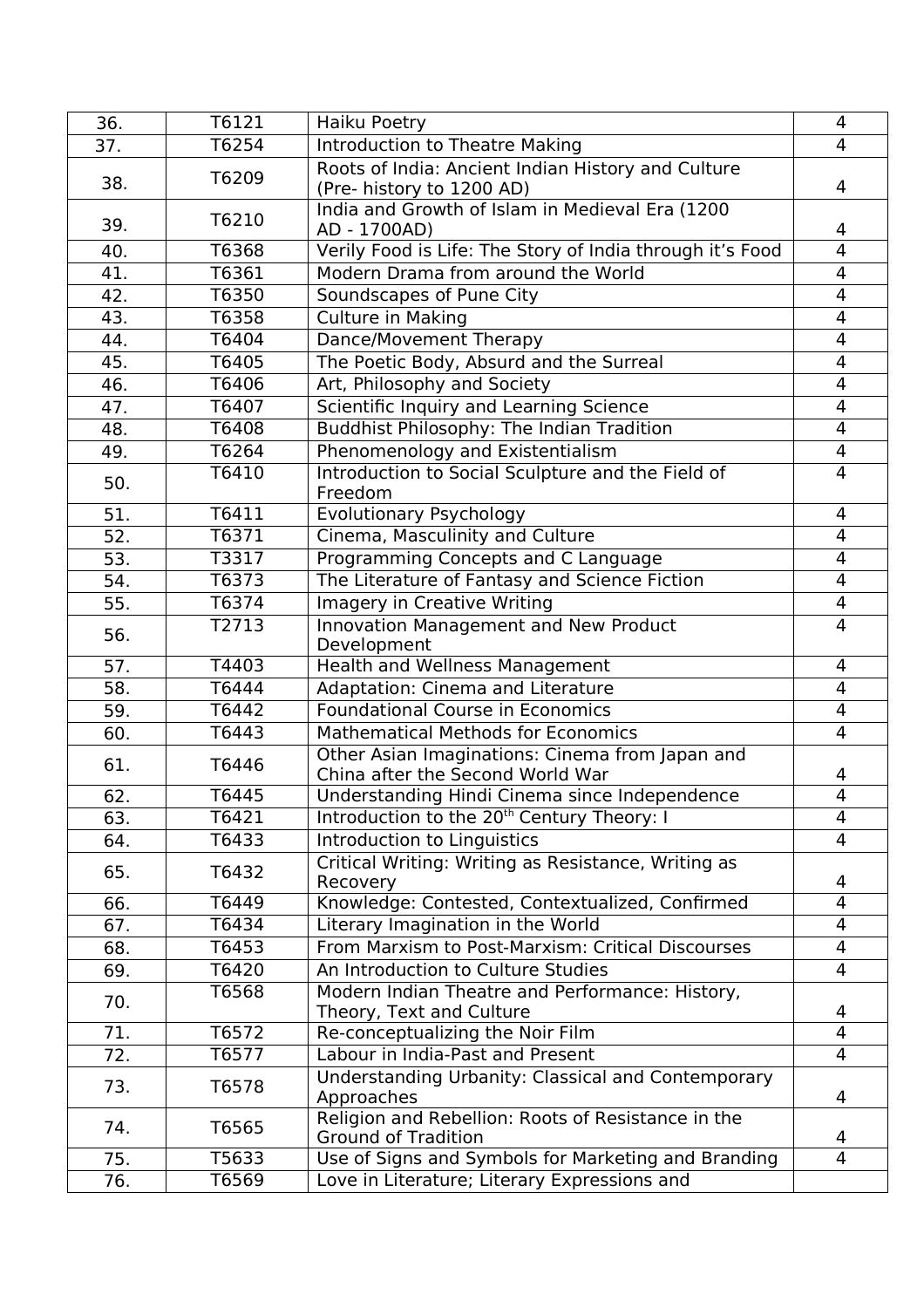|      |          | <b>Explorations across World Cultures</b>                                              | 4              |
|------|----------|----------------------------------------------------------------------------------------|----------------|
| 77.  | T6567    | The Politics of Difference                                                             | 4              |
| 78.  | T6574    | Critical Ideas of the 20 <sup>th</sup> Century                                         | 4              |
| 79.  | T6575    | Postmodernism: Literature and Philosophy                                               | 4              |
| 80.  | T6573    | Crisis in West Asia                                                                    | $\overline{4}$ |
| 81.  | T6566    | Colonial Encounters: Literary Representations and<br><b>Theoretical Reflections</b>    | 4              |
| 82.  | T4686    | <b>Introduction to Human Genetics</b>                                                  | $\overline{4}$ |
| 83.  | T6570    | World Drama: Text and Performance Traditions in<br>their Cultural Context              | 4              |
| 84.  | T6576    | Sport and Performance Psychology                                                       | $\overline{4}$ |
| 85.  | T3251*   | Design Tools- I                                                                        | $\overline{2}$ |
| 86.  | T3252*   | Design Tools-II                                                                        | $\overline{2}$ |
| 87.  | T6571    | Postmodernism: Literary and Philosophical<br>Perspectives                              | 4              |
| 88.  | T6559    | The Psychology of Good and Evil                                                        | 4              |
| 89.  | T6564    | Sustainability for the post-2015 World                                                 | $\overline{4}$ |
| 90.  | T6557    | Critical Debates in 21 <sup>st</sup> Century Technology                                | $\overline{4}$ |
| 91.  | T6558    | Politics of Ecology and Environment in Developing<br>Countries                         | 4              |
| 92.  | T6563    | Creative Writing - Media, Advertising, Content, and<br>Screenplay                      | 4              |
| 93.  | T6555    | Contemporary Fiction Today: A Junior Seminar Course                                    | $\overline{4}$ |
| 94.  | $T3253*$ | Design Tools-III                                                                       | $\overline{2}$ |
| 95.  | T3254*   | Design Tools-IV                                                                        | $\overline{2}$ |
| 96.  | T3255*   | Introduction to Web Design                                                             | $\overline{2}$ |
| 97.  | T3198*   | Introduction to Python                                                                 | $\overline{2}$ |
| 98.  | T3326    | Foundation of Web Technologies                                                         | 4              |
| 99.  | T3201    | <b>Mobile Programming</b>                                                              | 4              |
| 100. | T7527    | <b>Internet of Things</b>                                                              | 4              |
| 101. | T6601    | The Illbeing - Disease, Health and Socio-politics                                      | 4              |
| 102. | T6629    | Of Scripts and Shots                                                                   | 4              |
| 103. | T6600    | Caste in India: Origin and Practice                                                    | 4              |
| 104. | T6602    | Introduction to the Microbial World                                                    | 4              |
| 105. | T1511    | <b>Principles of Taxation Law</b>                                                      | $\overline{4}$ |
| 106. | T6621    | American Foreign Policy in the Post-Cold War World:<br>Processes, Policies and Debates | 4              |
| 107. | T6615    | Literature and Religion                                                                | $\overline{4}$ |
| 108. | TE7093   | Everyday Physics                                                                       | 4              |
| 109. | T6341    | Women and Environment Eco-feminism                                                     | 4              |
| 110. | T6342    | Gender Justice and Law                                                                 | 4              |
| 111. | T6343    | <b>Class Caste Race and Patriarchy</b>                                                 | 4              |
| 112. | T6344    | Women in Conflict and Peace Process                                                    | 4              |
| 113. | T6175    | Feminist Criticism, Semiotics, Psychoanalysis                                          | 4              |
| 114. | T6176    | Indian Parallel Cinema/Art Cinema/Regional Cinema                                      | $\overline{4}$ |
| 115. | T6177    | Cinema and the Market; Digital Cinema and the New<br>Media                             | 4              |
| 116. | T6178    | Film Analysis and Research                                                             | 4              |
| 117. | T6669    | <b>Introduction to Social Work</b>                                                     | 4              |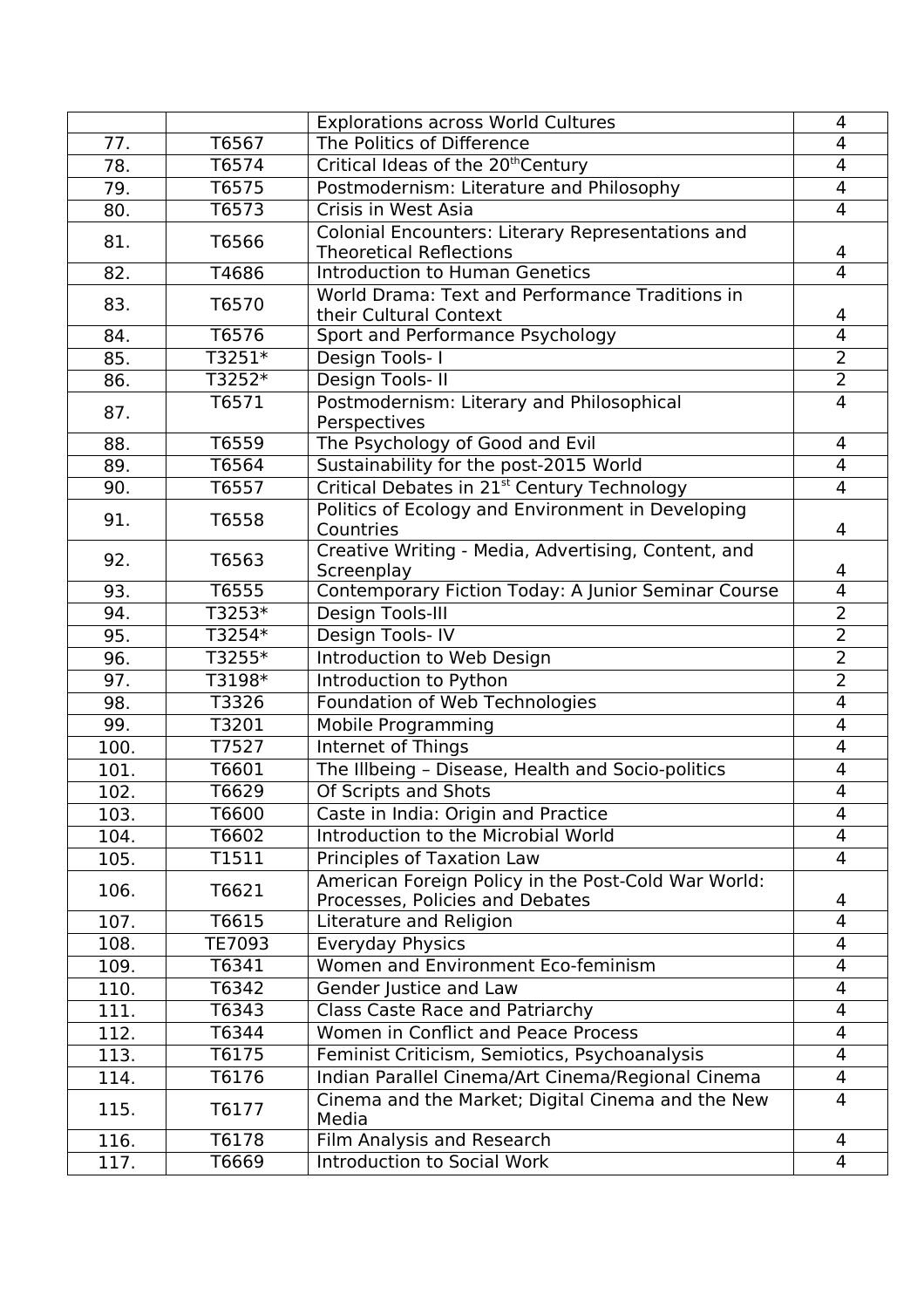| T6667<br>Natyashastra: An Indian perspective of Performing Art<br>119.<br>4<br>Science as Muse: Intersections of Science and the Arts<br>$\overline{4}$<br>T6690<br>120.<br>T6744<br><b>Carnatic Music in Indian Musicology</b><br>4<br>121.<br>T6142<br><b>Intermediary Econometrics</b><br>122.<br>4<br>Introduction to Moral Philosophy<br>T6676<br>4<br>123.<br><b>Communication for Social Change</b><br>T6689<br>4<br>124.<br>An Introduction to Maker Culture: Developing<br>4<br>125.<br><b>TE7439</b><br><b>Technological Interventions for Societal Needs</b><br>126.<br>T6745<br>Global Justice<br>4<br><b>Micro Economics II</b><br>T6131<br>127.<br>4<br>Hindi 1<br>4<br>128.<br>T6230<br>Hindi 2<br>129.<br>T6231<br>4<br>$\overline{2}$<br><b>Basic Hindi I</b><br>130.<br>T6397<br>$\overline{2}$<br><b>Basic Hindi II</b><br>T6398<br>131.<br>Decoding the Genetically Modified<br>132.<br>TH4078<br>4<br>4<br>133.<br>Comparative Literature<br>T6784<br>Logic Designing and Research Techniques in Python<br>T3614<br>4<br>134.<br>T1200<br>Human Rights and related Laws<br>135.<br>4<br><b>Flexi Credit Course</b><br>F0004<br>136.<br>4<br>$\overline{2}$<br>F0002<br><b>Flexi Credit Course</b><br>137.<br><b>Ecology and Evolution</b><br>T4395<br>4<br>138.<br>Reproductive and Developmental Biology<br>T4399<br>4<br>139.<br>Applied Biology and Biotechnology<br>T4400<br>140.<br>4<br><b>Mathematical Biology</b><br>T4401<br>4<br>141.<br><b>Behavioural Biology</b><br>142.<br>(Cognitive Science, Sociobiology and Evolutionary<br>T4402<br>4<br>Psychology)<br><b>Comparative Economics</b><br>143.<br>T6151<br>4<br>Economic, History and Thought<br>4<br>144.<br>T6153<br>Contemporary Indian Economy<br>4<br>145.<br>T6155<br><b>Conversational Skills in Spanish</b><br>146.<br>T6821<br>4<br><b>Conversational Skills in French</b><br>$\overline{4}$<br>T6818<br>147.<br><b>Conversational Skills in Chinese</b><br>4<br>148.<br>T6822<br>Conversational Skills in Japanese<br>149.<br>T6820<br>4<br><b>Conversational Skills in German</b><br>4<br>150.<br>T6819<br>151.<br>Sociology of Health<br>T6847<br>4<br>152.<br>T6865<br>Classical Hinduism: A Study through Scriptures<br>4<br>Permaculture Design and Regenerative Ecosystems<br>T6864<br>4<br>153.<br>History and Story: Through the Looking Glass of<br>154.<br>T6859<br>4<br>Fiction<br>155.<br>The History of Small Things<br>T6858<br>4<br>From Products to Self: Personal, Image & Reputation<br>156.<br>T6862<br>4<br><b>Brand Management</b><br>The Self, Individuality and Identity - A Biological<br>157.<br>T6863<br>4<br>Perspective<br>Role of Armed Forces in International Politics<br>T6861<br>158.<br>4<br>United Nations Peacekeeping Operations - Resolution<br>159.<br>T6860<br>4<br>and Management of Conflict for Sustainable Peace | 118. | T6668 | Politics and the Media in India | 4 |
|--------------------------------------------------------------------------------------------------------------------------------------------------------------------------------------------------------------------------------------------------------------------------------------------------------------------------------------------------------------------------------------------------------------------------------------------------------------------------------------------------------------------------------------------------------------------------------------------------------------------------------------------------------------------------------------------------------------------------------------------------------------------------------------------------------------------------------------------------------------------------------------------------------------------------------------------------------------------------------------------------------------------------------------------------------------------------------------------------------------------------------------------------------------------------------------------------------------------------------------------------------------------------------------------------------------------------------------------------------------------------------------------------------------------------------------------------------------------------------------------------------------------------------------------------------------------------------------------------------------------------------------------------------------------------------------------------------------------------------------------------------------------------------------------------------------------------------------------------------------------------------------------------------------------------------------------------------------------------------------------------------------------------------------------------------------------------------------------------------------------------------------------------------------------------------------------------------------------------------------------------------------------------------------------------------------------------------------------------------------------------------------------------------------------------------------------------------------------------------------------------------------------------------------------------------------------------------------------------------------------------------------------------------------------------------------------------------------------------------------------------------------------------------------------------------------------------------------------------------------|------|-------|---------------------------------|---|
|                                                                                                                                                                                                                                                                                                                                                                                                                                                                                                                                                                                                                                                                                                                                                                                                                                                                                                                                                                                                                                                                                                                                                                                                                                                                                                                                                                                                                                                                                                                                                                                                                                                                                                                                                                                                                                                                                                                                                                                                                                                                                                                                                                                                                                                                                                                                                                                                                                                                                                                                                                                                                                                                                                                                                                                                                                                              |      |       |                                 |   |
|                                                                                                                                                                                                                                                                                                                                                                                                                                                                                                                                                                                                                                                                                                                                                                                                                                                                                                                                                                                                                                                                                                                                                                                                                                                                                                                                                                                                                                                                                                                                                                                                                                                                                                                                                                                                                                                                                                                                                                                                                                                                                                                                                                                                                                                                                                                                                                                                                                                                                                                                                                                                                                                                                                                                                                                                                                                              |      |       |                                 |   |
|                                                                                                                                                                                                                                                                                                                                                                                                                                                                                                                                                                                                                                                                                                                                                                                                                                                                                                                                                                                                                                                                                                                                                                                                                                                                                                                                                                                                                                                                                                                                                                                                                                                                                                                                                                                                                                                                                                                                                                                                                                                                                                                                                                                                                                                                                                                                                                                                                                                                                                                                                                                                                                                                                                                                                                                                                                                              |      |       |                                 |   |
|                                                                                                                                                                                                                                                                                                                                                                                                                                                                                                                                                                                                                                                                                                                                                                                                                                                                                                                                                                                                                                                                                                                                                                                                                                                                                                                                                                                                                                                                                                                                                                                                                                                                                                                                                                                                                                                                                                                                                                                                                                                                                                                                                                                                                                                                                                                                                                                                                                                                                                                                                                                                                                                                                                                                                                                                                                                              |      |       |                                 |   |
|                                                                                                                                                                                                                                                                                                                                                                                                                                                                                                                                                                                                                                                                                                                                                                                                                                                                                                                                                                                                                                                                                                                                                                                                                                                                                                                                                                                                                                                                                                                                                                                                                                                                                                                                                                                                                                                                                                                                                                                                                                                                                                                                                                                                                                                                                                                                                                                                                                                                                                                                                                                                                                                                                                                                                                                                                                                              |      |       |                                 |   |
|                                                                                                                                                                                                                                                                                                                                                                                                                                                                                                                                                                                                                                                                                                                                                                                                                                                                                                                                                                                                                                                                                                                                                                                                                                                                                                                                                                                                                                                                                                                                                                                                                                                                                                                                                                                                                                                                                                                                                                                                                                                                                                                                                                                                                                                                                                                                                                                                                                                                                                                                                                                                                                                                                                                                                                                                                                                              |      |       |                                 |   |
|                                                                                                                                                                                                                                                                                                                                                                                                                                                                                                                                                                                                                                                                                                                                                                                                                                                                                                                                                                                                                                                                                                                                                                                                                                                                                                                                                                                                                                                                                                                                                                                                                                                                                                                                                                                                                                                                                                                                                                                                                                                                                                                                                                                                                                                                                                                                                                                                                                                                                                                                                                                                                                                                                                                                                                                                                                                              |      |       |                                 |   |
|                                                                                                                                                                                                                                                                                                                                                                                                                                                                                                                                                                                                                                                                                                                                                                                                                                                                                                                                                                                                                                                                                                                                                                                                                                                                                                                                                                                                                                                                                                                                                                                                                                                                                                                                                                                                                                                                                                                                                                                                                                                                                                                                                                                                                                                                                                                                                                                                                                                                                                                                                                                                                                                                                                                                                                                                                                                              |      |       |                                 |   |
|                                                                                                                                                                                                                                                                                                                                                                                                                                                                                                                                                                                                                                                                                                                                                                                                                                                                                                                                                                                                                                                                                                                                                                                                                                                                                                                                                                                                                                                                                                                                                                                                                                                                                                                                                                                                                                                                                                                                                                                                                                                                                                                                                                                                                                                                                                                                                                                                                                                                                                                                                                                                                                                                                                                                                                                                                                                              |      |       |                                 |   |
|                                                                                                                                                                                                                                                                                                                                                                                                                                                                                                                                                                                                                                                                                                                                                                                                                                                                                                                                                                                                                                                                                                                                                                                                                                                                                                                                                                                                                                                                                                                                                                                                                                                                                                                                                                                                                                                                                                                                                                                                                                                                                                                                                                                                                                                                                                                                                                                                                                                                                                                                                                                                                                                                                                                                                                                                                                                              |      |       |                                 |   |
|                                                                                                                                                                                                                                                                                                                                                                                                                                                                                                                                                                                                                                                                                                                                                                                                                                                                                                                                                                                                                                                                                                                                                                                                                                                                                                                                                                                                                                                                                                                                                                                                                                                                                                                                                                                                                                                                                                                                                                                                                                                                                                                                                                                                                                                                                                                                                                                                                                                                                                                                                                                                                                                                                                                                                                                                                                                              |      |       |                                 |   |
|                                                                                                                                                                                                                                                                                                                                                                                                                                                                                                                                                                                                                                                                                                                                                                                                                                                                                                                                                                                                                                                                                                                                                                                                                                                                                                                                                                                                                                                                                                                                                                                                                                                                                                                                                                                                                                                                                                                                                                                                                                                                                                                                                                                                                                                                                                                                                                                                                                                                                                                                                                                                                                                                                                                                                                                                                                                              |      |       |                                 |   |
|                                                                                                                                                                                                                                                                                                                                                                                                                                                                                                                                                                                                                                                                                                                                                                                                                                                                                                                                                                                                                                                                                                                                                                                                                                                                                                                                                                                                                                                                                                                                                                                                                                                                                                                                                                                                                                                                                                                                                                                                                                                                                                                                                                                                                                                                                                                                                                                                                                                                                                                                                                                                                                                                                                                                                                                                                                                              |      |       |                                 |   |
|                                                                                                                                                                                                                                                                                                                                                                                                                                                                                                                                                                                                                                                                                                                                                                                                                                                                                                                                                                                                                                                                                                                                                                                                                                                                                                                                                                                                                                                                                                                                                                                                                                                                                                                                                                                                                                                                                                                                                                                                                                                                                                                                                                                                                                                                                                                                                                                                                                                                                                                                                                                                                                                                                                                                                                                                                                                              |      |       |                                 |   |
|                                                                                                                                                                                                                                                                                                                                                                                                                                                                                                                                                                                                                                                                                                                                                                                                                                                                                                                                                                                                                                                                                                                                                                                                                                                                                                                                                                                                                                                                                                                                                                                                                                                                                                                                                                                                                                                                                                                                                                                                                                                                                                                                                                                                                                                                                                                                                                                                                                                                                                                                                                                                                                                                                                                                                                                                                                                              |      |       |                                 |   |
|                                                                                                                                                                                                                                                                                                                                                                                                                                                                                                                                                                                                                                                                                                                                                                                                                                                                                                                                                                                                                                                                                                                                                                                                                                                                                                                                                                                                                                                                                                                                                                                                                                                                                                                                                                                                                                                                                                                                                                                                                                                                                                                                                                                                                                                                                                                                                                                                                                                                                                                                                                                                                                                                                                                                                                                                                                                              |      |       |                                 |   |
|                                                                                                                                                                                                                                                                                                                                                                                                                                                                                                                                                                                                                                                                                                                                                                                                                                                                                                                                                                                                                                                                                                                                                                                                                                                                                                                                                                                                                                                                                                                                                                                                                                                                                                                                                                                                                                                                                                                                                                                                                                                                                                                                                                                                                                                                                                                                                                                                                                                                                                                                                                                                                                                                                                                                                                                                                                                              |      |       |                                 |   |
|                                                                                                                                                                                                                                                                                                                                                                                                                                                                                                                                                                                                                                                                                                                                                                                                                                                                                                                                                                                                                                                                                                                                                                                                                                                                                                                                                                                                                                                                                                                                                                                                                                                                                                                                                                                                                                                                                                                                                                                                                                                                                                                                                                                                                                                                                                                                                                                                                                                                                                                                                                                                                                                                                                                                                                                                                                                              |      |       |                                 |   |
|                                                                                                                                                                                                                                                                                                                                                                                                                                                                                                                                                                                                                                                                                                                                                                                                                                                                                                                                                                                                                                                                                                                                                                                                                                                                                                                                                                                                                                                                                                                                                                                                                                                                                                                                                                                                                                                                                                                                                                                                                                                                                                                                                                                                                                                                                                                                                                                                                                                                                                                                                                                                                                                                                                                                                                                                                                                              |      |       |                                 |   |
|                                                                                                                                                                                                                                                                                                                                                                                                                                                                                                                                                                                                                                                                                                                                                                                                                                                                                                                                                                                                                                                                                                                                                                                                                                                                                                                                                                                                                                                                                                                                                                                                                                                                                                                                                                                                                                                                                                                                                                                                                                                                                                                                                                                                                                                                                                                                                                                                                                                                                                                                                                                                                                                                                                                                                                                                                                                              |      |       |                                 |   |
|                                                                                                                                                                                                                                                                                                                                                                                                                                                                                                                                                                                                                                                                                                                                                                                                                                                                                                                                                                                                                                                                                                                                                                                                                                                                                                                                                                                                                                                                                                                                                                                                                                                                                                                                                                                                                                                                                                                                                                                                                                                                                                                                                                                                                                                                                                                                                                                                                                                                                                                                                                                                                                                                                                                                                                                                                                                              |      |       |                                 |   |
|                                                                                                                                                                                                                                                                                                                                                                                                                                                                                                                                                                                                                                                                                                                                                                                                                                                                                                                                                                                                                                                                                                                                                                                                                                                                                                                                                                                                                                                                                                                                                                                                                                                                                                                                                                                                                                                                                                                                                                                                                                                                                                                                                                                                                                                                                                                                                                                                                                                                                                                                                                                                                                                                                                                                                                                                                                                              |      |       |                                 |   |
|                                                                                                                                                                                                                                                                                                                                                                                                                                                                                                                                                                                                                                                                                                                                                                                                                                                                                                                                                                                                                                                                                                                                                                                                                                                                                                                                                                                                                                                                                                                                                                                                                                                                                                                                                                                                                                                                                                                                                                                                                                                                                                                                                                                                                                                                                                                                                                                                                                                                                                                                                                                                                                                                                                                                                                                                                                                              |      |       |                                 |   |
|                                                                                                                                                                                                                                                                                                                                                                                                                                                                                                                                                                                                                                                                                                                                                                                                                                                                                                                                                                                                                                                                                                                                                                                                                                                                                                                                                                                                                                                                                                                                                                                                                                                                                                                                                                                                                                                                                                                                                                                                                                                                                                                                                                                                                                                                                                                                                                                                                                                                                                                                                                                                                                                                                                                                                                                                                                                              |      |       |                                 |   |
|                                                                                                                                                                                                                                                                                                                                                                                                                                                                                                                                                                                                                                                                                                                                                                                                                                                                                                                                                                                                                                                                                                                                                                                                                                                                                                                                                                                                                                                                                                                                                                                                                                                                                                                                                                                                                                                                                                                                                                                                                                                                                                                                                                                                                                                                                                                                                                                                                                                                                                                                                                                                                                                                                                                                                                                                                                                              |      |       |                                 |   |
|                                                                                                                                                                                                                                                                                                                                                                                                                                                                                                                                                                                                                                                                                                                                                                                                                                                                                                                                                                                                                                                                                                                                                                                                                                                                                                                                                                                                                                                                                                                                                                                                                                                                                                                                                                                                                                                                                                                                                                                                                                                                                                                                                                                                                                                                                                                                                                                                                                                                                                                                                                                                                                                                                                                                                                                                                                                              |      |       |                                 |   |
|                                                                                                                                                                                                                                                                                                                                                                                                                                                                                                                                                                                                                                                                                                                                                                                                                                                                                                                                                                                                                                                                                                                                                                                                                                                                                                                                                                                                                                                                                                                                                                                                                                                                                                                                                                                                                                                                                                                                                                                                                                                                                                                                                                                                                                                                                                                                                                                                                                                                                                                                                                                                                                                                                                                                                                                                                                                              |      |       |                                 |   |
|                                                                                                                                                                                                                                                                                                                                                                                                                                                                                                                                                                                                                                                                                                                                                                                                                                                                                                                                                                                                                                                                                                                                                                                                                                                                                                                                                                                                                                                                                                                                                                                                                                                                                                                                                                                                                                                                                                                                                                                                                                                                                                                                                                                                                                                                                                                                                                                                                                                                                                                                                                                                                                                                                                                                                                                                                                                              |      |       |                                 |   |
|                                                                                                                                                                                                                                                                                                                                                                                                                                                                                                                                                                                                                                                                                                                                                                                                                                                                                                                                                                                                                                                                                                                                                                                                                                                                                                                                                                                                                                                                                                                                                                                                                                                                                                                                                                                                                                                                                                                                                                                                                                                                                                                                                                                                                                                                                                                                                                                                                                                                                                                                                                                                                                                                                                                                                                                                                                                              |      |       |                                 |   |
|                                                                                                                                                                                                                                                                                                                                                                                                                                                                                                                                                                                                                                                                                                                                                                                                                                                                                                                                                                                                                                                                                                                                                                                                                                                                                                                                                                                                                                                                                                                                                                                                                                                                                                                                                                                                                                                                                                                                                                                                                                                                                                                                                                                                                                                                                                                                                                                                                                                                                                                                                                                                                                                                                                                                                                                                                                                              |      |       |                                 |   |
|                                                                                                                                                                                                                                                                                                                                                                                                                                                                                                                                                                                                                                                                                                                                                                                                                                                                                                                                                                                                                                                                                                                                                                                                                                                                                                                                                                                                                                                                                                                                                                                                                                                                                                                                                                                                                                                                                                                                                                                                                                                                                                                                                                                                                                                                                                                                                                                                                                                                                                                                                                                                                                                                                                                                                                                                                                                              |      |       |                                 |   |
|                                                                                                                                                                                                                                                                                                                                                                                                                                                                                                                                                                                                                                                                                                                                                                                                                                                                                                                                                                                                                                                                                                                                                                                                                                                                                                                                                                                                                                                                                                                                                                                                                                                                                                                                                                                                                                                                                                                                                                                                                                                                                                                                                                                                                                                                                                                                                                                                                                                                                                                                                                                                                                                                                                                                                                                                                                                              |      |       |                                 |   |
|                                                                                                                                                                                                                                                                                                                                                                                                                                                                                                                                                                                                                                                                                                                                                                                                                                                                                                                                                                                                                                                                                                                                                                                                                                                                                                                                                                                                                                                                                                                                                                                                                                                                                                                                                                                                                                                                                                                                                                                                                                                                                                                                                                                                                                                                                                                                                                                                                                                                                                                                                                                                                                                                                                                                                                                                                                                              |      |       |                                 |   |
|                                                                                                                                                                                                                                                                                                                                                                                                                                                                                                                                                                                                                                                                                                                                                                                                                                                                                                                                                                                                                                                                                                                                                                                                                                                                                                                                                                                                                                                                                                                                                                                                                                                                                                                                                                                                                                                                                                                                                                                                                                                                                                                                                                                                                                                                                                                                                                                                                                                                                                                                                                                                                                                                                                                                                                                                                                                              |      |       |                                 |   |
|                                                                                                                                                                                                                                                                                                                                                                                                                                                                                                                                                                                                                                                                                                                                                                                                                                                                                                                                                                                                                                                                                                                                                                                                                                                                                                                                                                                                                                                                                                                                                                                                                                                                                                                                                                                                                                                                                                                                                                                                                                                                                                                                                                                                                                                                                                                                                                                                                                                                                                                                                                                                                                                                                                                                                                                                                                                              |      |       |                                 |   |
|                                                                                                                                                                                                                                                                                                                                                                                                                                                                                                                                                                                                                                                                                                                                                                                                                                                                                                                                                                                                                                                                                                                                                                                                                                                                                                                                                                                                                                                                                                                                                                                                                                                                                                                                                                                                                                                                                                                                                                                                                                                                                                                                                                                                                                                                                                                                                                                                                                                                                                                                                                                                                                                                                                                                                                                                                                                              |      |       |                                 |   |
|                                                                                                                                                                                                                                                                                                                                                                                                                                                                                                                                                                                                                                                                                                                                                                                                                                                                                                                                                                                                                                                                                                                                                                                                                                                                                                                                                                                                                                                                                                                                                                                                                                                                                                                                                                                                                                                                                                                                                                                                                                                                                                                                                                                                                                                                                                                                                                                                                                                                                                                                                                                                                                                                                                                                                                                                                                                              |      |       |                                 |   |
|                                                                                                                                                                                                                                                                                                                                                                                                                                                                                                                                                                                                                                                                                                                                                                                                                                                                                                                                                                                                                                                                                                                                                                                                                                                                                                                                                                                                                                                                                                                                                                                                                                                                                                                                                                                                                                                                                                                                                                                                                                                                                                                                                                                                                                                                                                                                                                                                                                                                                                                                                                                                                                                                                                                                                                                                                                                              |      |       |                                 |   |
|                                                                                                                                                                                                                                                                                                                                                                                                                                                                                                                                                                                                                                                                                                                                                                                                                                                                                                                                                                                                                                                                                                                                                                                                                                                                                                                                                                                                                                                                                                                                                                                                                                                                                                                                                                                                                                                                                                                                                                                                                                                                                                                                                                                                                                                                                                                                                                                                                                                                                                                                                                                                                                                                                                                                                                                                                                                              |      |       |                                 |   |
|                                                                                                                                                                                                                                                                                                                                                                                                                                                                                                                                                                                                                                                                                                                                                                                                                                                                                                                                                                                                                                                                                                                                                                                                                                                                                                                                                                                                                                                                                                                                                                                                                                                                                                                                                                                                                                                                                                                                                                                                                                                                                                                                                                                                                                                                                                                                                                                                                                                                                                                                                                                                                                                                                                                                                                                                                                                              |      |       |                                 |   |
|                                                                                                                                                                                                                                                                                                                                                                                                                                                                                                                                                                                                                                                                                                                                                                                                                                                                                                                                                                                                                                                                                                                                                                                                                                                                                                                                                                                                                                                                                                                                                                                                                                                                                                                                                                                                                                                                                                                                                                                                                                                                                                                                                                                                                                                                                                                                                                                                                                                                                                                                                                                                                                                                                                                                                                                                                                                              |      |       |                                 |   |
|                                                                                                                                                                                                                                                                                                                                                                                                                                                                                                                                                                                                                                                                                                                                                                                                                                                                                                                                                                                                                                                                                                                                                                                                                                                                                                                                                                                                                                                                                                                                                                                                                                                                                                                                                                                                                                                                                                                                                                                                                                                                                                                                                                                                                                                                                                                                                                                                                                                                                                                                                                                                                                                                                                                                                                                                                                                              |      |       |                                 |   |
|                                                                                                                                                                                                                                                                                                                                                                                                                                                                                                                                                                                                                                                                                                                                                                                                                                                                                                                                                                                                                                                                                                                                                                                                                                                                                                                                                                                                                                                                                                                                                                                                                                                                                                                                                                                                                                                                                                                                                                                                                                                                                                                                                                                                                                                                                                                                                                                                                                                                                                                                                                                                                                                                                                                                                                                                                                                              |      |       |                                 |   |
|                                                                                                                                                                                                                                                                                                                                                                                                                                                                                                                                                                                                                                                                                                                                                                                                                                                                                                                                                                                                                                                                                                                                                                                                                                                                                                                                                                                                                                                                                                                                                                                                                                                                                                                                                                                                                                                                                                                                                                                                                                                                                                                                                                                                                                                                                                                                                                                                                                                                                                                                                                                                                                                                                                                                                                                                                                                              |      |       |                                 |   |
|                                                                                                                                                                                                                                                                                                                                                                                                                                                                                                                                                                                                                                                                                                                                                                                                                                                                                                                                                                                                                                                                                                                                                                                                                                                                                                                                                                                                                                                                                                                                                                                                                                                                                                                                                                                                                                                                                                                                                                                                                                                                                                                                                                                                                                                                                                                                                                                                                                                                                                                                                                                                                                                                                                                                                                                                                                                              |      |       |                                 |   |
|                                                                                                                                                                                                                                                                                                                                                                                                                                                                                                                                                                                                                                                                                                                                                                                                                                                                                                                                                                                                                                                                                                                                                                                                                                                                                                                                                                                                                                                                                                                                                                                                                                                                                                                                                                                                                                                                                                                                                                                                                                                                                                                                                                                                                                                                                                                                                                                                                                                                                                                                                                                                                                                                                                                                                                                                                                                              |      |       |                                 |   |
|                                                                                                                                                                                                                                                                                                                                                                                                                                                                                                                                                                                                                                                                                                                                                                                                                                                                                                                                                                                                                                                                                                                                                                                                                                                                                                                                                                                                                                                                                                                                                                                                                                                                                                                                                                                                                                                                                                                                                                                                                                                                                                                                                                                                                                                                                                                                                                                                                                                                                                                                                                                                                                                                                                                                                                                                                                                              |      |       |                                 |   |